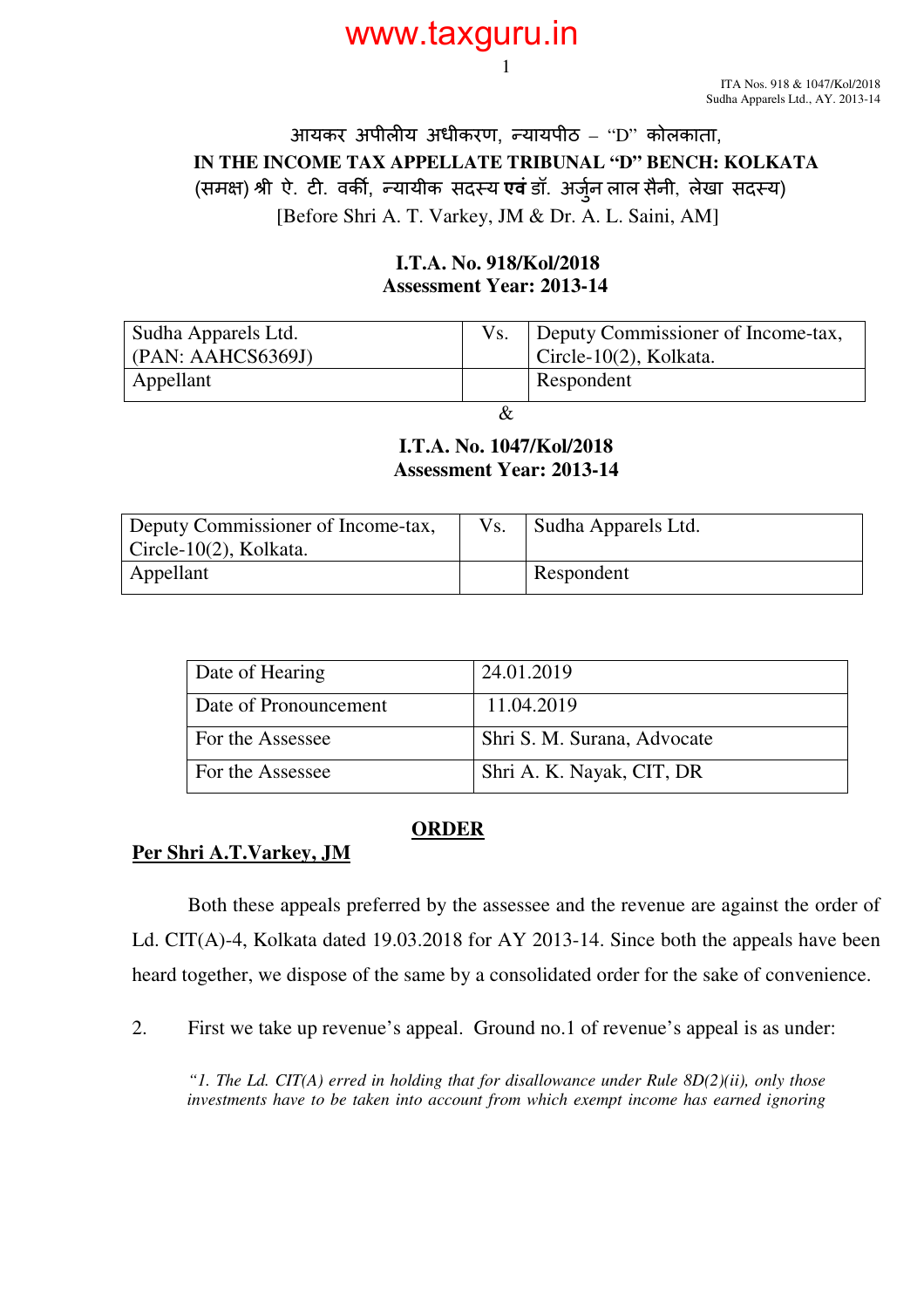#### ITA Nos. 918 & 1047/Kol/2018 Sudha Apparels Ltd., AY. 2013-14

*the fact that the provisions of section 14A of the Act read with the parameters laid down in Rule 8D(2)(iii) & CBDT Circular No. 5/2014, there is no ambiguity that all the investments from which the assessee could have earned exempt income are required to be considered for computing disallowance u/s. 14A."* 

2

www.taxguru.in

3. After having heard both the parties and after perusal of the assessment order, we note that the ground raised by the revenue involves the further disallowance of Rs.35,55,156/- u/s. 14A of the Income-tax Act, 1961 (hereinafter referred to as the "Act") as per normal computation of income which goes below the tax effect as prescribed by the CBDT Circular No. 3/2018 dated 11.07.2018. Since this appeal is hit by the CBDT Circular, cited supra, this ground of appeal of revenue is dismissed.

4. Ground no. 2 of the revenue's appeal is as under:

 *"2. The Ld. CIT(A) erred in deleting the addition made u/s. 14A of the Act of Rs.94,72,341/ to the book profit ignoring the section 115JB of the Act which stated that the disallowance made under section 14A of the Act should be added to the book profit."* 

5. After hearing both the parties and on perusal of the computation as well as the assessment order it reveals that the assessee is assessed under the normal computational provision and not under book profit under MAT. So, in that view of the matter, the disallowance u/s. 14A of the Act of Rs.94,72,341/- added back u/s. 115JB of the Act which was deleted by Ld. CIT(A) and now urged in appeal by the revenue has no tax effect for the simple reason that the assessee company was finally assessed under the normal computational provision by the AO himself and the computation of book profit was only of academic interest having no bearing on the tax liability of the assessee, therefore, this ground of appeal of revenue is also to be dismissed. So, overall, we note that the tax effect in both the grounds of appeal below the threshold limit prescribed by the CBDT Circular No. 3/2018 dated 11.07.2018 and, therefore, the appeal of the revenue is dismissed.

6. Coming to assessee's appeal. The sole ground of appeal raised by the assessee is as under: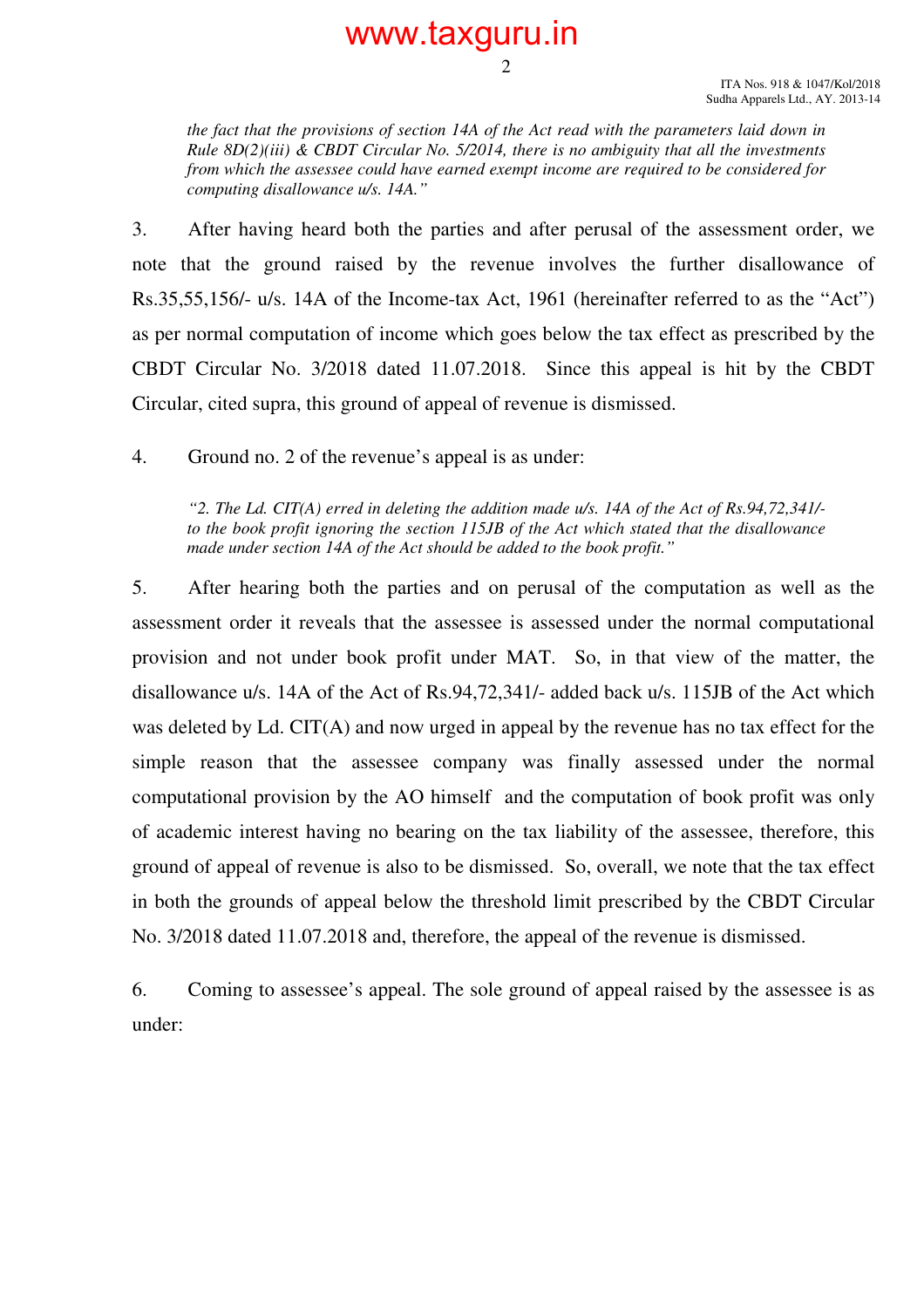### www.taxguru.in

3

 *"For that under the facts & circumstances of the case, the Ld. CIT(A) erred in law as well as on fact in confirming the disallowance on account of depreciation claim of Rs.21,00,707/ u/s. 14A of the Act read with rule 8D(2)(ii) of the I. T. Rules, 1962."* 

7. Briefly stated facts are that during the year the assessee company filed its return of income u/s. 139(1) of the Income-tax Act, 1961 (hereinafter referred to as the "Act") showing a total income of Rs.8,23,14,780/- besides disclosing exempt dividend income of Rs.40,89,455/- u/s. 10(34) of the Act. In respect to the said exempt income, assessee suo moto made a disallowance in the return of Rs.59,17,185/- u/s. 14A of the Act on account of expenses relatable to earning of exempt income. The AO, however, calculated the disallowance on account of interest expenses under Rule 8D2(ii) by taking all investments whether yielding exempt income or not. Similarly, disallowance for other expenses under rule 8D(2)(iii) was worked out taking depreciation claim of Rs.21,00,707/- and included the said amount of depreciation of Rs.21,00,707/- enhancing the disallowance  $u/r$  8D(2)(iii) of the Rules. Aggrieved, assessee preferred an appeal before the Ld. CIT(A), who upheld the action of AO. Aggrieved, assessee is before us.

8. After having heard both the parties the question whether depreciation claimed by the assessee u/s. 32 of the Act can be considered for the purpose of computing disallowance u/s. 14A of the Act is no longer res integra in view of the decision of the Special bench of the Tribunal in the case of Vishnu Anant Mahajan Vs. ACIT 16 ITR 621, wherein the Tribunal held as under:

*"8. Coming to the question regarding depreciation being an expenditure or not, it has been held in the case of Hoshang D. Nanavati (supra) that section 14A deals only with the expenditure and not any statutory allowance admissible to the assessee. The decision has been arrived at after considering the decision in the case of Nectar Bebverages Pvt. Ltd. Vs. DCIT (2009) 314 ITR 314. The ld. CIT (DR) has not been able to displace the ratio of these cases. Thus, on consideration, we find that section 14A uses the words "expenditure incurred by the assessee in relation to income". A statutory allowance under section 32 is not an expenditure. Therefore, we are in agreement with the decision of the Division Bench in the case of Hoshang D. Nanavati."*